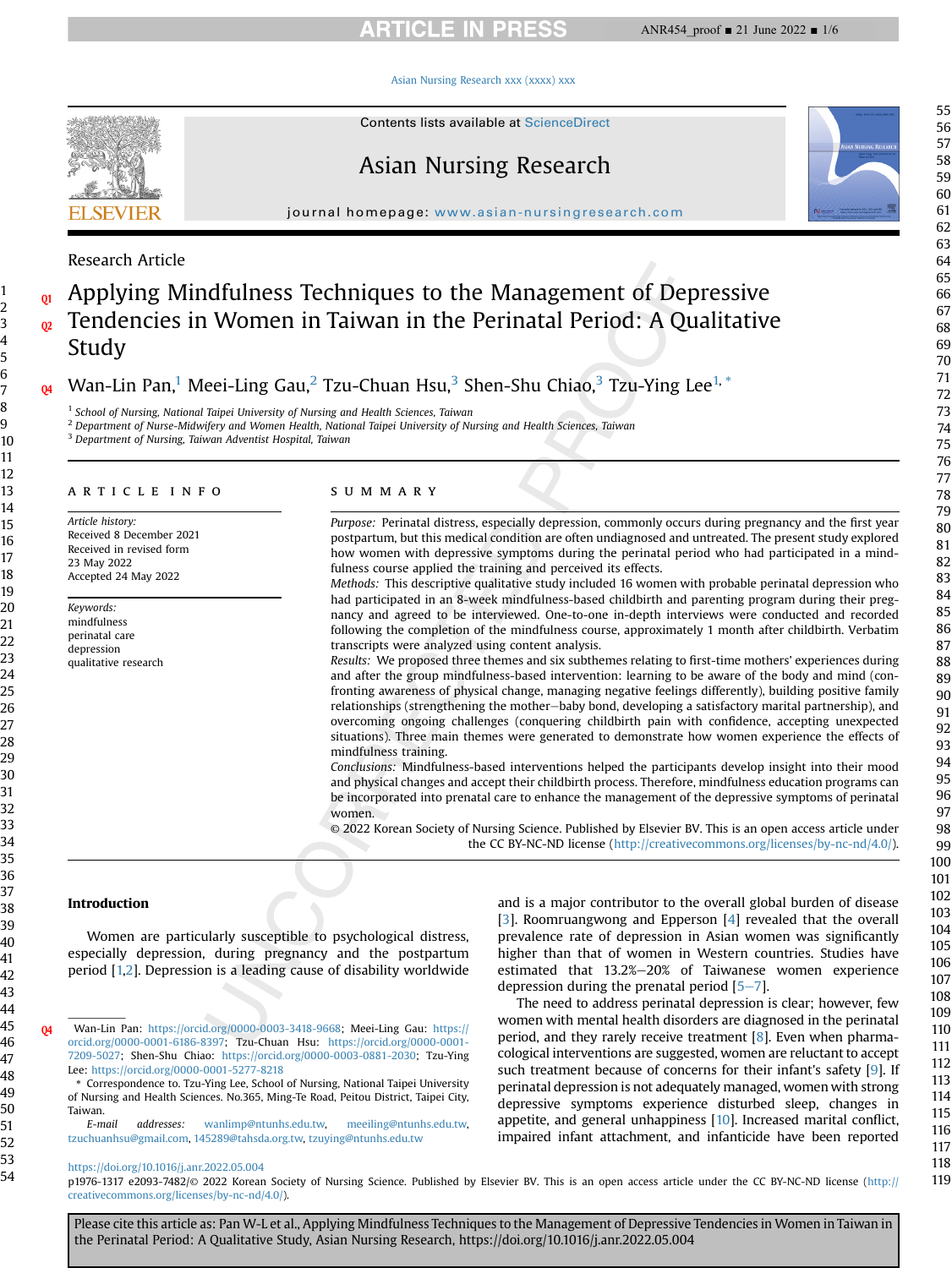[[11](#page-5-8)-[14](#page-5-8)]. Moreover, for Chinese women, cultural factors can increase the risk of depression; examples include conflicts with their motherin-law  $[4]$  and a lack of support from the husband  $[15]$  $[15]$ .

Because perinatal women prefer to undergo psychosocial therapy, the US Preventive Services Task Force recommended that all women at risk of depressive disorders during this period be referred to behavioral or psychotherapeutic interventions [\[16](#page-5-10)]. Mindfulness is defined as the process of focusing on the present in a nonjudgmental manner [[17,](#page-5-11)[18\]](#page-5-12). In recent years, research has demonstrated that mindfulness practice can improve a wide range of mental and physical health conditions because participants learn how to disengage from negative thinking  $[19-21]$  $[19-21]$  $[19-21]$  $[19-21]$ . The mindfulness-based childbirth and parenting (MBCP) approach is informed by mindfulness theory. This approach is specifically tailored to the needs of expectant parents and is producing promising results regarding perinatal mental health  $[22-24]$  $[22-24]$  $[22-24]$  $[22-24]$  $[22-24]$ . Because pregnancy triggers psychological distress in women with a depressive tendencies, identifying the extent to which MBCP programs can help such women is essential.

Peng et al [[25](#page-5-15)] reported that 33.5% of Chinese women lived with their parents-in-law, and such women were more likely to experience postpartum depression. Recent evidence has demonstrated that women with postpartum depression symptoms may differ compared with women without such symptoms in help-seeking and preferences for treatment [\[26\]](#page-5-16). Although studies have indicated that mindfulness is effective for healthy Chinese perinatal women with mental health [\[27\]](#page-5-17), few studies have focused on the effects of mindfulness on perinatal women with depressive symptoms. Additionally, in Chinese societies, a woman's life as an expectant mother is deeply influenced by traditional Chinese culture; therefore, we must understand how these women use mindfulness to adjust to postpartum life and clarify the underlying mechanisms of mindfulness in related scenarios. This study investigated how women with depressive tendencies during the perinatal period who participated in our mindfulness program applied mindfulness training and perceived its effects on their perinatal life.

# **Methods**

## Study design

A descriptive qualitative method [[28](#page-5-18)] was used in this study. This method enables researchers to obtain information directly from participants, conduct inquiries with the minimum disruption to the natural context of the phenomenon being studied, and engage deeply with data in the analysis and presentation process.

Qualitative researchers in the health sciences have diverse backgrounds; thus, their approach to various phenomena is based on their preexisting knowledge and an rich, straightforward de-scriptions of an experience or event [[29](#page-5-19)[,30\]](#page-5-20). This method focuses on various phenomena instead of the theory and thus produces novel results that can provide a rich and direct description of an experience or event. The final product is a description of the experience in language that is similar to the participant's own language [\[31](#page-5-21)].

# Setting and participants

This study is part of a large prenatal mindfulness intervention study. The 8-week MBCP program took place in Taiwan and was targeted at pregnant women who were nulliparous, were aged  $>$ 20 years, were at 13–28 weeks' gestation with a singleton pregnancy, were able to understand and write Chinese, had no medical or obstetric complications, had Edinburgh Postnatal Depression

Scale scores >9 (mild-to-severe depressive symptoms) [\[32,](#page-5-22)[33](#page-5-23)], planned to give birth vaginally, and agreed to attend the MBCP program. Women were excluded if they had a diagnosed psychosis or if they or their fetuses had any medical complications.

The intervention consisted of eight 3-hour weekly sessions and was based on Bardacke's [[24\]](#page-5-24) original MBCP program adopted by Pan et al. [[34](#page-5-25)]. This program is tailored for expectant couples, and the teaching of mindfulness is fully integrated with current knowledge on the psychological processes of pregnancy, childbirth, breastfeeding, postnatal adjustment, and the psychological needs of newborns. This knowledge is combined with the mindful attitudes of nonstriving, kindness and compassion, beginner's mind, patience, trust, nonjudging, acknowledging or accepting, and letting go. In addition, partner support, a self-regulation tool for coping with labor pain, and awareness skills to reduce or prevent stress, anxiety, and depression symptoms in perinatal life are included [[23](#page-5-26)[,35](#page-5-27)].

This mindfulness program was taught by the first author, and it included learning about mindfulness meditation techniques for the perinatal period. The learning content included formal and informal training. The course was run with  $8-12$  participants and their partners in a group. The participants were required to listen to audio recordings of formal and informal mindfulness practices that they could perform at home for 30 minutes six times a week and to additionally complete a homework assignment after the practice. We allowed the participants the necessary time to practice mindfulness outside the class with the goal and expectation that they would undertake this additional practice.

In this study, 16 participants from three groups within the MBCP program who agreed to attend the interviews and who gave birth in 2020 and 2021 were included. The interviews were held approximately 1 month after childbirth.

# Ethical considerations

This study was approved by the research hospital's ethics committee (Reference No. 108-E $-14$ ). Before starting each interview, the researcher informed the participant about the purpose of the study, the interview process, and plans for using the collected data. They were provided with information relating to this study in written and verbal form. All the participants were informed of the voluntary nature of their participation. Their interview records were kept confidential. Furthermore, the participants were informed that they could withdraw from this study at any time without affecting their rights to health care. All identifying information was removed from the interview records and the participants' personal data; only codes were used in the final analysis.

# Data collection

The interviews were held either in a postpartum nursing center or at the participant's home. An interview guide was used, and questions such as "Please describe your experience of participating in the mindfulness program," "Please share how you have applied the mindfulness program to perinatal life," and "Tell me how you have adapted to your current life" were included. To elicit the most comprehensive descriptions, the participants were asked to answer these questions and were then prompted to clarify or expand on their answers with follow-up prompts, such as "What do you mean … ?" Upon completion of the interviews, the participants completed a short demographic survey questionnaire.

## Data analysis

Braun and Clarke's method was used to conduct a thematic analysis of the data. This is a qualitative method that allows for the

Please cite this article as: Pan W-L et al., Applying Mindfulness Techniques to the Management of Depressive Tendencies in Women in Taiwan in the Perinatal Period: A Qualitative Study, Asian Nursing Research, https://doi.org/10.1016/j.anr.2022.05.004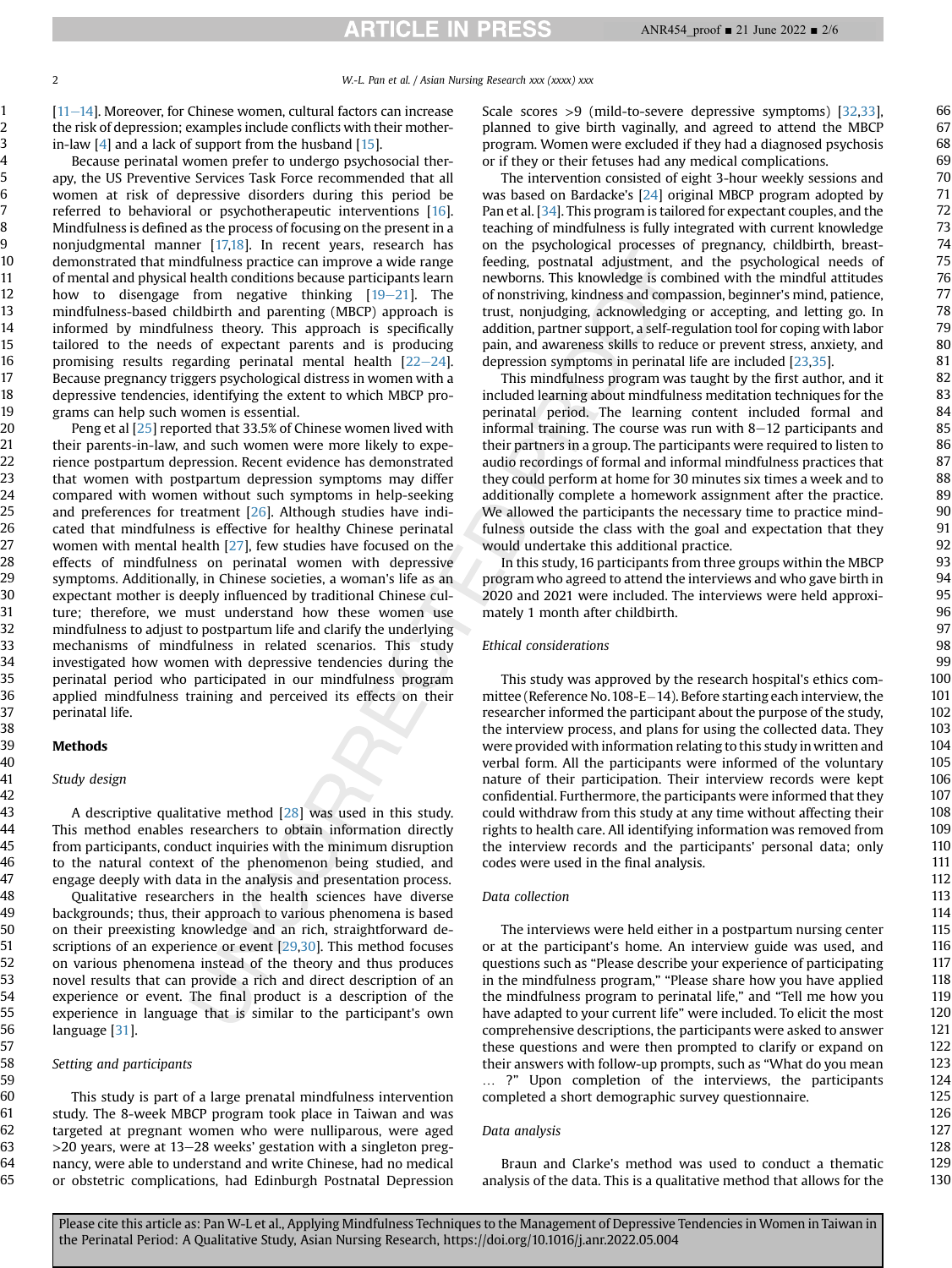**ARTICLE IN PRESS** 

#### W.-L. Pan et al. / Asian Nursing Research xxx (xxxx) xxx 3 3

identification, analysis, organization, and report of patterns or themes revealed within the data  $[36]$ . Two female researchers read the transcripts and onsite notes of each participant's interview several times to immerse themselves in the data and fully understand the participant's responses and experience. Subsequently, they discussed and compared the coding of each transcript until a consensus on the codes and coding definitions was reached. The themes were discussed and finalized with the consensus of all the authors to ensure that the units of code identified were related to the themes and that the finalized themes truly represented the entire dataset [\[37](#page-5-29)].

## Trustworthiness of the study

Several principles guided the strategies that were used to maintain the reliability of this study, namely credibility, transferability, dependability, and confirmability. This was achieved through  $(1)$  an intensive interview that lasted  $50-90$  min,  $(2)$ continuous observation and data analysis, and (3) data generated through recordings and verbatim records of the interviews. Credibility was supported through meetings between research teams and with colleagues and participants to discuss research findings. To facilitate transferability, diversity with regard to age, educational level, and the method of childbirth used was valuable. The interview guide was developed from a review of the literature and input from mindfulness experts. In addition, multiple collaborative sessions were held by the research team to ensure the accuracy of the data collection and analytical procedures and increase the dependability of the data. Furthermore, two interviewees were invited back to conduct further checks and describe their experiences as accurately as possible; hence, in this manner, we could establish research confirmability [\[38\]](#page-5-30).

## Results

The ages of the 16 women ranged from 23 to 38 years. Most held a bachelor's degree or above (87.5%) and were married (93.75%); 87.5% were employed during their pregnancy. Fifteen participants experienced a normal vaginal birth, and one underwent a cesarean section because the baby was in a breech position ([Table 1\)](#page-2-0).

At the time of their interview, all participants reported that they still practiced formal and/or informal mindfulness in their daily lives. The data were organized into three major themes to demonstrate how women experience the effects of mindfulness training: (1) learning to be aware of the body and mind, (2) building

<span id="page-2-0"></span>**Table 1** Demographic Characteristics of Participants ( $n = 16$ ).

positive family relationships, and (3) overcoming ongoing challenges. Each theme contained two subthemes.

#### Theme 1: Learning to be aware of the body and mind

All the women described being aware of their physical and mental changes during the mindfulness practice after their participation in the mindfulness program.

#### Confronting awareness of physical change

Participants reported that the practice of mindful breathing and the body scan technique helped them focus on their body more and relax their muscles, resulting in fewer backaches and headaches:

"I got sore shoulders easily and suffered from headaches for many years … Since learning these techniques, I am able to focus on the moment and on my breathing. I noticed that I didn't have any headaches before or after childbirth." (p. 13)

Participants also described feeling uncomfortable and tired in their pregnancy, but mindfulness practices improved the quality of their sleep, improved their circulation, and increased their energy levels. One participant said,

"I found the body scan pretty useful. At the very beginning of my pregnancy, I often found it difficult to fall asleep. I would listen to the 'body scan' [tape] before bedtime. I started to sleep better and felt energetic the next day." (p. 5)

## Managing negative feelings differently

Overall, participants reported that they felt calmer, less anxious, and less as though they were on "autopilot," meaning that their brains wandered less after practice. One participant explained how the class and the practice helped her become aware of sensations of inner peace, making her feel calmer and allowing her to think more clearly:

"I think mindfulness calms my emotions and changes my thinking. I used to worry about a lot of things, such as the fear of a difficult birth and having a cesarean. But the mindfulness practice and childbirth knowledge in this course helped me stop worrying because what I see, think, or feel may not be the actual situation, so I don't need to worry about it, and I have slowly begun to believe that I am capable of giving birth."  $(p, 8)$ 

| No | Age<br>(years) | Education       | Employment<br>status | Mode of birth    | Course attendance<br>(no. of times) | Mindfulness training status        | <b>EPDS</b><br>(Pretest) | <b>EPDS</b><br>(posttest) |
|----|----------------|-----------------|----------------------|------------------|-------------------------------------|------------------------------------|--------------------------|---------------------------|
|    | 36             | University      | Yes                  | Vaginal birth    |                                     | Informal training                  | 12                       |                           |
|    | 29             | University      | Yes                  | Vaginal birth    |                                     | Informal training                  | 10                       |                           |
|    | 23             | University      | N <sub>o</sub>       | Vaginal birth    |                                     | Both, formal training (60 minutes) | 19                       | 19                        |
|    | 32             | Graduate school | Yes                  | Vaginal birth    |                                     | Both, formal training (30 minutes) | 15                       | 16                        |
|    | 36             | Graduate school | Yes                  | Vaginal birth    | 6                                   | Informal training                  | 11                       |                           |
|    | 32             | University      | Yes                  | Vaginal birth    |                                     | Informal training                  | 10                       |                           |
|    | 28             | Junior college  | Yes                  | Vaginal birth    |                                     | Informal training                  | 15                       | 12                        |
|    | 34             | University      | Yes                  | Vaginal birth    |                                     | Informal training                  | 14                       |                           |
|    | 27             | University      | N <sub>0</sub>       | Cesarean section |                                     | Both, formal training (15 minutes) | 12                       |                           |
| 10 | 33             | Graduate school | Yes                  | Vaginal birth    |                                     | Informal training                  | 18                       |                           |
| 11 | 33             | University      | Yes                  | Vaginal birth    |                                     | Informal training                  | 11                       |                           |
| 12 | 32             | University      | Yes                  | Vaginal birth    |                                     | Informal training                  | 15                       | 15                        |
| 13 | 33             | University      | Yes                  | Vaginal birth    |                                     | Informal training                  | 12                       |                           |
| 14 | 38             | Junior college  | Yes                  | Vaginal birth    |                                     | Informal training                  | 11                       |                           |
| 15 | 32             | Graduate school | Yes                  | Vaginal birth    |                                     | Both, formal training (20 minutes) | 16                       |                           |
| 16 | 37             | Junior college  | N <sub>0</sub>       | Vaginal birth    |                                     | Both, formal training (30 minutes) | 13                       |                           |

 $Note. EPDS = Edinburgh$  Postnatal Depression Scale.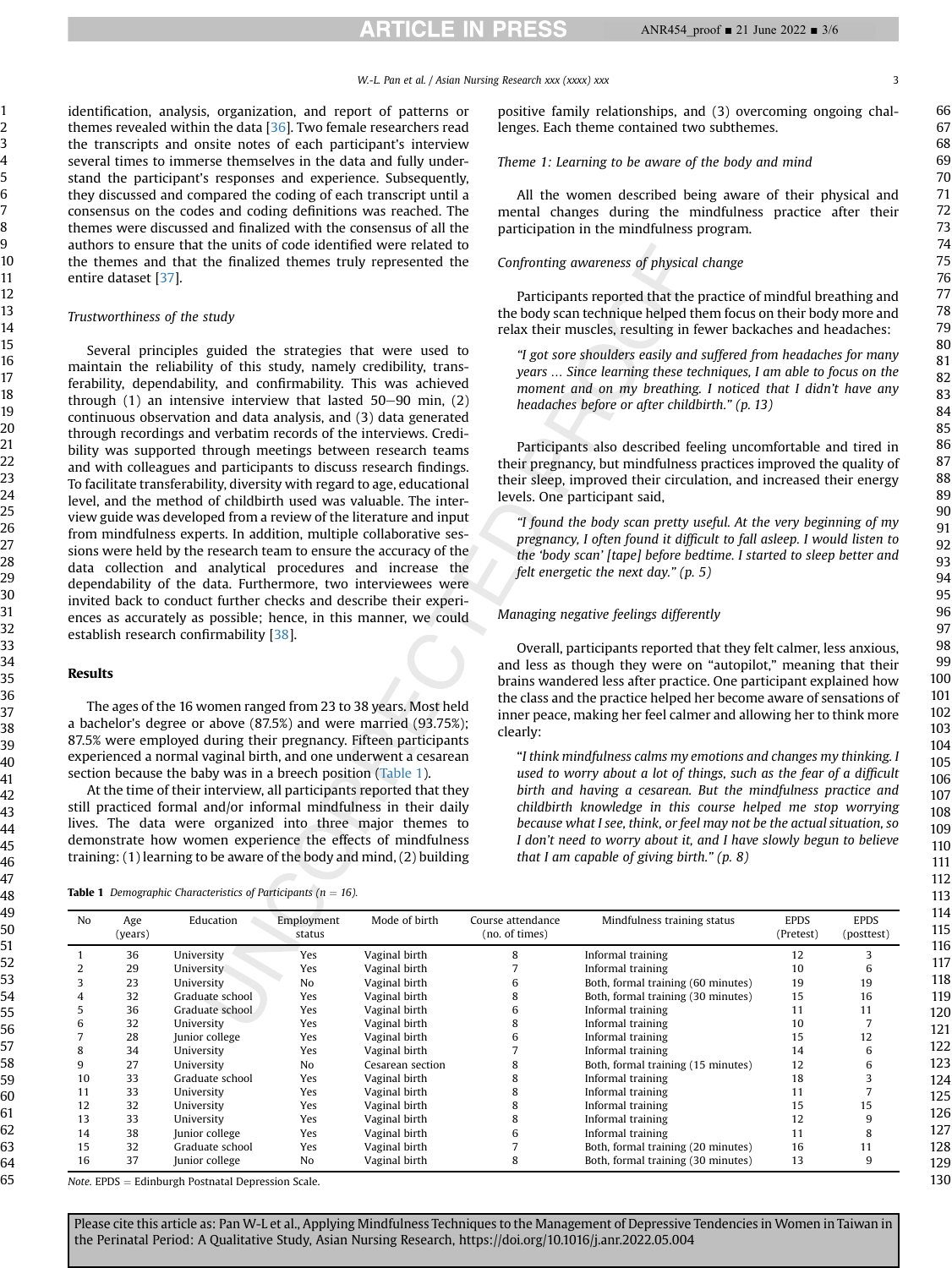able to think that this was just my baby's choice. I told myself that it was no big deal. And that's been really helpful for me." (p. 9) Theme 2: Building positive family relationships The women incorporated mindful techniques into relationships with their baby and husband. They exercised nonjudgment and ever-unfolding compassion for each and every moment, which enhanced their relationship. Strengthening the mother-baby bond This program helped the participants feel and interact with their baby during pregnancy. Participants reported that they used fetal movements as a reminder of mindfulness and that these movements elicited positive feelings. This maternal–fetal interaction continued until birth. Most participants experienced joy during the prenatal period: "I felt my baby and wondered what my baby was doing. This also reminded me to be mindful with my baby. It was really fun. Sometimes she (my fetus) was very calm; sometimes she was making trouble and moving a lot. I could always feel her, and it was interesting."(p. 7) Several months after participating in the class, several women mentioned that practicing mindfulness became easier when they let the babies be their teachers. They learned to focus completely on the baby to view their present-moment parenting experience with their baby. One participant used this technique to bond with her baby despite the baby's gender not meeting the expectations of her mother-in-law: "I could feel my mother-in-law's disappointment, but I was engrossed in being with her. I really felt that she was my angel … I think she understands me [looking at her baby]. She probably knows what I want to do. She keeps looking at me. People say you shouldn't praise this behavior in front of the baby, but my baby doesn't cry when she's hungry. She just gently pats me. Really! My husband also notices it. She pats me on my face like this [demonstrates the movement with her hands]." (p. 11)

were letting themselves down:

## Developing a satisfactory marital partnership

All the participants mentioned that when they deliberately practiced maintaining awareness of their attitudes, they began to accept their own limitations and those of their partners. They also realized their husbands had changed. These husbands understood more about their wives' changes during pregnancy and birth and their attentiveness toward their wives increased after participating in the program. One participant said,

Disappointment often occurs in life. Participants discovered that mindfulness techniques taught them to recognize their feelings and stop for a moment. They tried to consider life events from a different perspective, which helped them to avoid feeling that they

"I was told by the doctor that I had to have a cesarean because my baby was in a breech position. This was different from my original plan, but it happened … I was very worried at the time. Then I took a deep breath and stayed focused on the present moment. I was

"I found that it was good to participate in this program with my husband. In the past, he couldn't easily sense when I was experiencing discomfort. However, I think he has become more considerate after attending this program … he has started carrying things, minding my walking pace, and helping me focus on the road. He even joins me in practicing mindful breathing in the evenings." (p. 1)

Participants believed that techniques such as loving kindness and acceptance were helpful to their marital relationship. It made them more tolerant of each other and therefore reduced friction at home. One participant, who was shy but anxious to express herself, opined,

"Speaking in class put pressure on me, but I had the motivation to continue because he [my husband] accompanied me to every class. I learned to look at myself with acceptance and found that speaking in class was not very hard [smile] … I think it was very important to have him here, he is my greatest support." (p. 12)

## Theme 3: Overcoming ongoing challenges

The majority of the participating women thought that the program helped them to cope with life's challenges. In addition to facing the pain of childbirth, they faced other major changes in life, such as caring for the baby, their husband's sudden unemployment, and returning to work. This theme reflected the women's perception of the training as effective because it enabled them to develop their strategies for dealing with threatening situations.

Conquering childbirth pain with confidence

Many participants reported a change in attitude with every session they attended. They gradually felt more confident about their pregnancy and birth. When they went into labor, mindful breathing allowed them to experience the physical sensations as pain arose, peaked, and disappeared. Using meditation to stay focused during childbirth enabled them to achieve successful labor outcomes:

"Before giving birth, I was really afraid of birth pain. I heard that it was really scary. After taking the mindfulness class, I learned not to worry about things that had not happened yet. I was able to face the birth and used breathing when each new contraction came … I felt very happy that I could get through the labor on my own." (p. 2)

Three of the participants did not plan to use epidural analgesia for pain relief in labor but later chose to do so. They felt well informed of their choices, and thus, they were able to make the decision with confidence:

"I found that the childbirth pain was more painful than when we were holding the ice with our hands in mindful class. I really can't describe it. Later, I chose pain relief to help me manage the pain. Although this was different from what I had thought at the beginning, I don't judge myself. That's what my body needed at the time."(p. 12)

#### Accepting unexpected situations

Having a child results in a number of unexpected life changes, such as less sleep, no alone time, and being constantly busy. Participants noted that mindfulness helped them take a step back from the situation and take a more objective view without making emotional judgments about the situation:

"Because we are both new parents, we sometimes forget to prepare extra clothes for our baby when we go out. One time he had a bowel movement, and we had to go home immediately. Mindfulness helps

ANR454\_proof ■ 21 June 2022 ■ 4/6

#### 4 W.-L. Pan et al. / Asian Nursing Research xxx (xxxx) xxx



Please cite this article as: Pan W-L et al., Applying Mindfulness Techniques to the Management of Depressive Tendencies in Women in Taiwan in the Perinatal Period: A Qualitative Study, Asian Nursing Research, https://doi.org/10.1016/j.anr.2022.05.004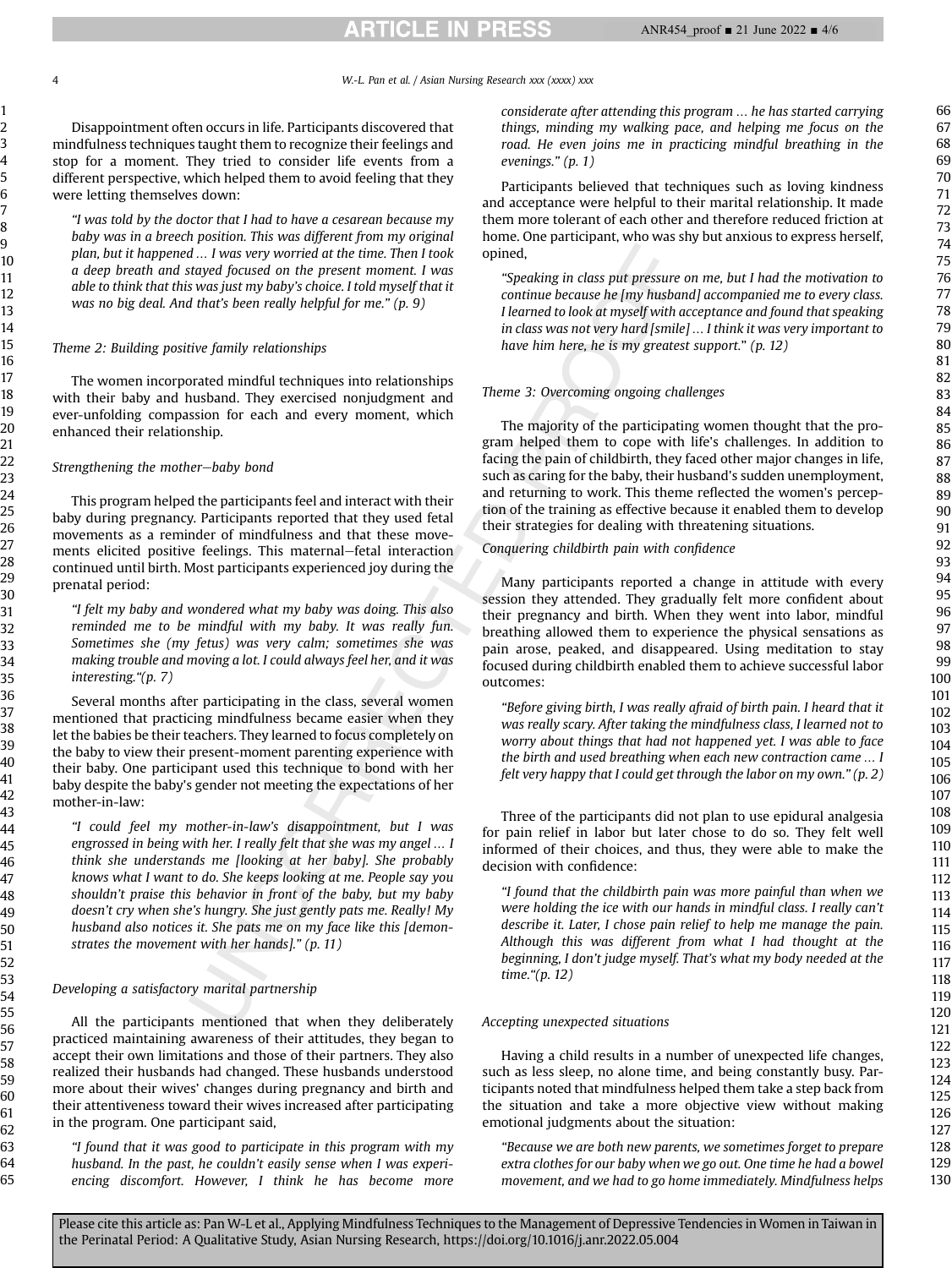1

**ARTICLE IN PRESS** 

W.-L. Pan et al. / Asian Nursing Research xxx (xxxx) xxx 5

us to accept what's happening right now, so we don't blame each other for not remembering." (p. 2).

Two participants mentioned their husbands losing their jobs because of the COVID-19 pandemic. Instead of reacting immediately and feeling depressed, they observed and actively noticed what was happening around them and then looked at the event from a different perspective. One participant commented,

"My husband was unemployed. Although I was mentally prepared before, I was worried at the time. I try to focus my attention on what is happening in the present moment, and I find that he has more time to be with us … It reminds me that we shouldn't focus on the negative things in life. So, I'm not as anxious as before. I will face the future with courage." (p. 10)

#### Discussion

This qualitative study adds to the literature supporting the effectiveness of mindfulness learned in MBCP and specifically highlights the benefits of mindfulness techniques to these women to manage their stress.

The first theme of our study "learning to be aware of the body and mind" was similar to previous case–control studies, indicating that mindfulness interventions can reduce perinatal depression, anxiety, and stress  $[23,39]$  $[23,39]$  $[23,39]$ . Women face many changes after childbirth and must adjust to new difficulties and unexpected situations. This program can help women apply mindfulness techniques to increase their situational awareness and promote calmness and relaxation. The findings are congruent with those of quantitative studies, suggesting that higher levels of mindfulness are aid psychological adjustments and help individuals accept challenges [\[40\]](#page-5-32). By contrast, if they are unable to cope with disappointment and the homeostasis is disrupted, physical and mental functions may be reduced [\[41,](#page-5-33)[42](#page-5-34)].

The women in our study considered that their positive family relationships were associated with our mindfulness interventions. The mothers became aware of the value of their attachment to their babies and felt happy that they and their babies could respond to each other. This is consistent with research revealing that mindfulness interventions are essential for improving parents' ability to be responsive, warm, and calm, helping them to develop a more attuned mother-infant interaction  $[43]$ . These programs also give women the opportunity to strengthen their relationships with their partners, with mindfulness techniques being used to manage difficult emotions and create greater flexibility in dealing with stressful situations [[44](#page-5-36)[,45\]](#page-5-37).

Mindfulness childbirth classes for pregnant women help them prepare for the labor and birth and increase the levels of maternal attachment and competence in motherhood [[46](#page-5-38)]. The results from this study reveal that the MBCP curriculum helps women strengthen their inner processes of attention, awareness, nonreaction, and nonjudgment toward their children through their daily parenting interactions. In addition to improving the mother's mental health, mindfulness also helps the mother to be competent in her parenting role.

Notably, through qualitative content analysis, we revealed that some participants used mindfulness practices to address the challenge of conflict with their elders during the perinatal period. Traditionally, after a Chinese woman marries, she becomes part of the husband's family and lives with them. Therefore, she cannot express herself as freely as when living with her own family, which may result in her suppressing her emotional expression [[47\]](#page-5-39). Furthermore, discrimination against baby girls and a lack of support from husbands are problems that still exist in Chinese society and can aggravate the symptoms of maternal depression, particularly when new mothers live with their parents-in-law [\[48\]](#page-5-40). Therefore, future mindfulness interventions should incorporate cultural factors, share the perinatal experiences of other women in the course, and make adjustments that cater specifically to the needs of Taiwanese women.

Three themes from this study can help women manage depression clinically. First, awareness of the body and mind allows women to be open to all experiences and live in the moment, even in unexpected or unwelcome situations [[44\]](#page-5-36). Second, MBCP can improve the parent-child relationship if the parent adopts a mindful parenting attitude, including listening attentively, accepting oneself and the child nonjudgmentally, being emotionally aware of oneself and the child, adopting self-regulation, and having compassion for oneself and the child  $[44]$  $[44]$  $[44]$ . Third, the women perceived the core mindfulness practices, such as mindful breathing, the body scan, and mindful walking, as helpful. These techniques empower women both physically and emotionally during childbirth and in the postpartum period [\[49\]](#page-5-41).

Despite the adequate sample size and data saturation, the present study has several limitations. All participants were volunteers and members of three MBCP program groups; furthermore, they were homogenous in terms of sociodemographic characteristics and geographic location. Another limitation is that the participants of this study were women with depressive tendencies; as such, the results cannot be generalized to all individuals with depression. Furthermore, most of the participants were accompanied by a male partner, although the perspectives of the partners were not explored. Future qualitative research may explore the experience of the male partners participating in the program. In addition, women with positive experiences might be more willing to share their experiences than those with negative experiences, which could affect the results.

#### Conclusion

This study was conducted using in-depth interviews to investigate the experience of women with perinatal depression tendencies during and after a mindfulness program. The study revealed that MBCP could be a novel means to help women raise awareness of issues that affect them, strengthen relationships with others, and overcome challenges, thus enhancing depressive symptom management. This mindfulness program also provides another option for childbirth educators to help perinatal women improve their mental health.

#### Funding

This study was supported by Ministry of Science and Technology, Taiwan (Grant No: MOST109-2314-B-227-002).

#### Conflict of interest

The authors have no conflicts of interest to disclose.

#### Acknowledgment

We thank all the women who responded to our recruitment invitation for their interest in and support of our research. The funder had no role in the study design; collection, analysis, and interpretation of data; report writing; or decision to submit the paper for publication.

Please cite this article as: Pan W-L et al., Applying Mindfulness Techniques to the Management of Depressive Tendencies in Women in Taiwan in the Perinatal Period: A Qualitative Study, Asian Nursing Research, https://doi.org/10.1016/j.anr.2022.05.004